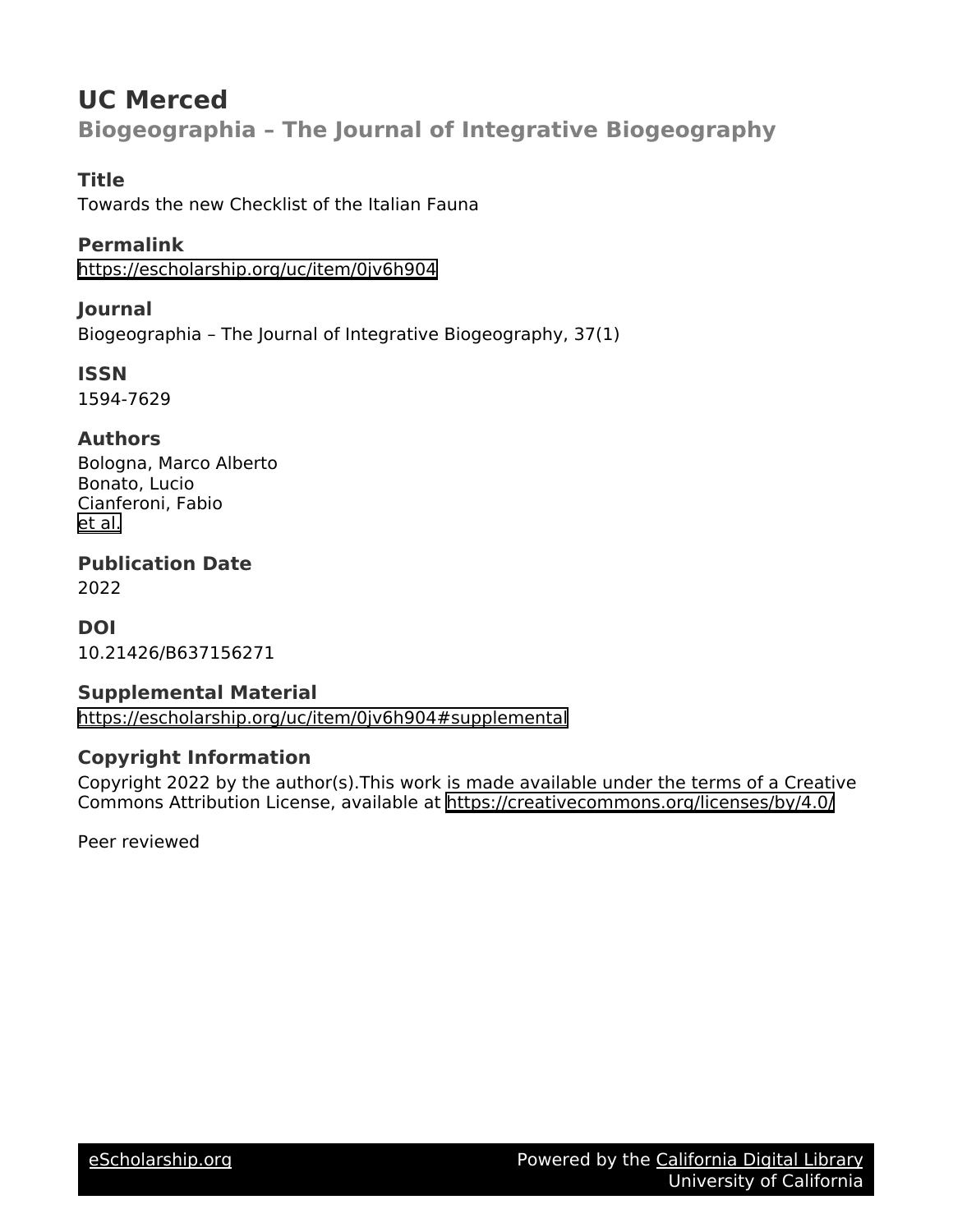*Biogeographia – The Journal of Integrative Biogeography 37 (2022): ucl001 https://doi.org/10.21426/B637156271 Special Section: The new Checklist of the Italian Fauna*

# **Towards the new Checklist of the Italian Fauna**

#### MARCO A. BOLOGNA  $^{1\ast},$  LUCIO BONATO  $^{2},$  FABIO CIANFERONI  $^{3,4}$ , ALESSANDRO MINELLI<sup>2</sup>, MARCO OLIVERIO<sup>5</sup>, FABIO STOCH <sup>6</sup>, MARZIO ZAPPAROLI <sup>7</sup>

*<sup>1</sup> Dipartimento di Scienze, Università Roma Tre, Viale G. Marconi 446, I-00146 Roma (Italy)*

*<sup>2</sup> Dipartimento di Biologia, Università di Padova, Via U. Bassi 58/B, I-35122 Padova (Italy)*

*<sup>3</sup> Istituto di Ricerca sugli Ecosistemi Terrestri (IRET), Consiglio Nazionale delle Ricerche (CNR), Via Madonna del Piano 10, I-50019 Sesto Fiorentino, Firenze (Italy)*

> *<sup>4</sup> Zoologia, "La Specola", Museo di Storia Naturale, Università degli Studi di Firenze, Via Romana 17, I-50125 Firenze (Italy)*

*<sup>5</sup> Dipartimento di Biologia e Biotecnologie 'Charles Darwin', Sapienza Università di Roma, Zoology, Viale dell'Università 32 I-00185 Roma (Italy)*

> *6 Evolutionary Biology & Ecology – C.P. 160/12, Université libre de Bruxelles (ULB) Avenue F.D. Roosevelt 50, B-1050 Brussels (Belgium)*

*7 Dipartimento per la innovazione nei Sistemi Biologici, Agroalimentari e Forestali, Università della Tuscia, Via San Camillo de Lellis, I-0110 Viterbo (Italy)*

\* *corresponding author, email: marcoalberto.bologna@uniroma3.it*

**Keywords**: Biodiversity; Metazoa; Italy; marine species; terrestrial species; freshwater species

### **SUMMARY**

The Scientific Committee for the Italian Fauna is managing the new checklist of the animal species of Italy. The previous checklist was published in 1993-1995 and included both protozoans and Metazoa (more than 57,000 species); the new project, which includes only Metazoa, started in 2020 and is aimed at updating the former checklist (with more than 60,000 expected species) by on-line datasets and data papers. The new checklist includes marine species recorded in the Italian seas, divided into nine marine sectors, with the Italian Economic Exclusive Zone, and terrestrial and freshwater species recorded in administrative regions, as well as in the three macro-regions (northern continental, southern peninsular and insular - Sicily and Sardinia - macro-regions). Records from geopolitical units biogeographically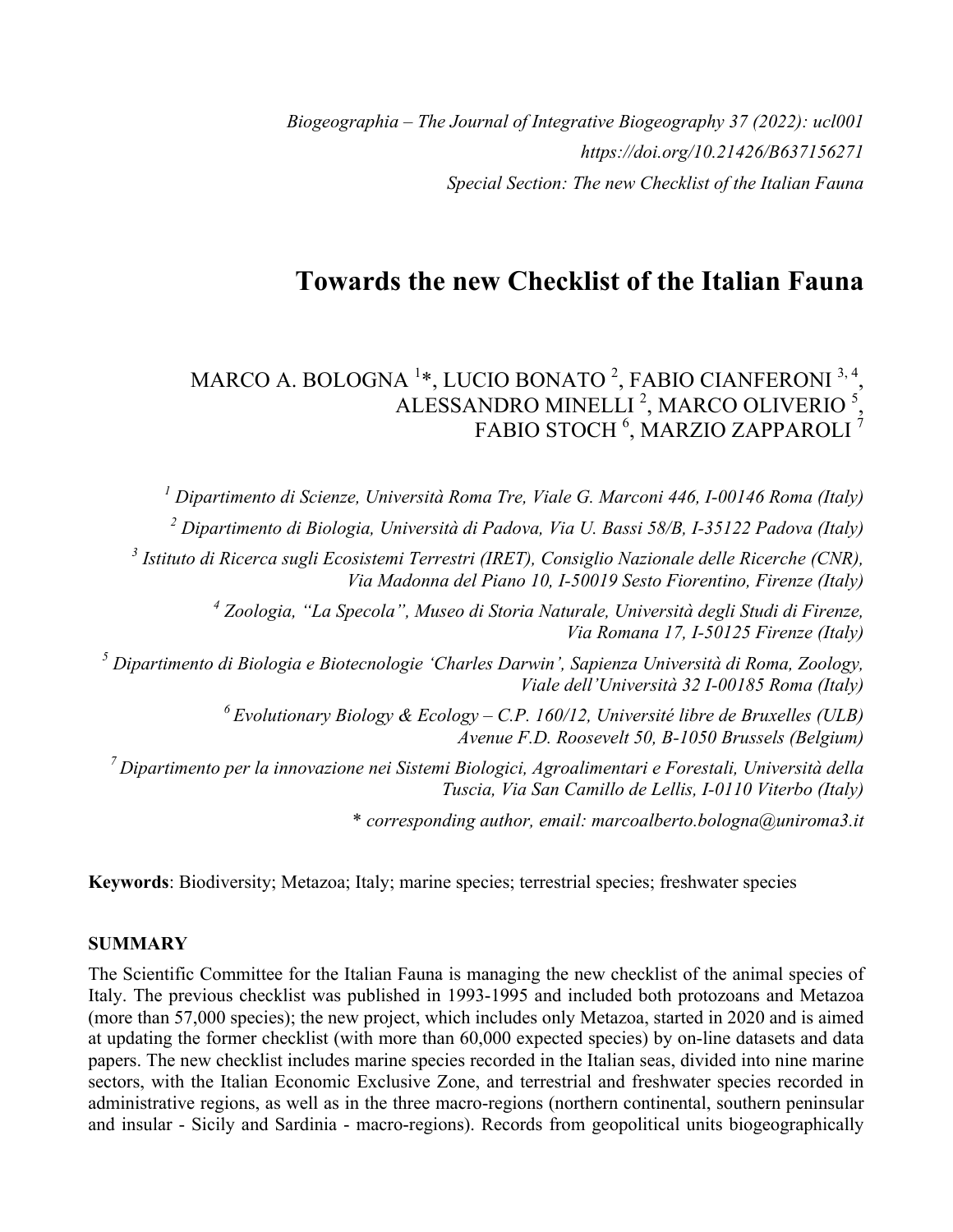related to Italy (i.e., Canton Ticino, CH; Corsica, F; San Marino Republic and Vatican City) are also included. Over 180 Italian and foreign taxonomists have so far participated to the first phase of this new project, providing datasets for taxa at different hierarchical level, from phyla to subfamilies and tribes. The list is intended to be a fundamental instrument not only for the faunistic knowledge of Italy, but also for biodiversity conservation strategies in the country and in the European Union. The new Checklist of the Italian fauna will be available from the LifeWatch Italy platform, and it will be progressively updated. Furthermore, data papers for taxa at different hierarchical level could be published with continuity in a special section of the journal *Biogeographia – The Journal of Integrative Biogeography*.

## **INTRODUCTION**

The Scientific Committee for the Italian Fauna (Comitato Scientifico per la Fauna d'Italia, hereinafter referred to as CSFI), founded in 1952, manages the editorial project "Fauna d'Italia" (Fauna of Italy), promoting and coordinating the production of monographic volumes devoted to the taxonomy, biology and faunistics of marine, freshwater, and terrestrial Metazoa of Italy. From 1956 to 2021, 53 volumes (12 of which on vertebrates, 31 on insects) have been published, while other monographs are in preparation.

In 1991 a group of zoologists of CSFI launched the project Checklist of the Italian fauna, which eventually produced a complete inventory of the animal species occurring in the whole country – the first example in Europe (Minelli 1995, 1996, Minelli et al. 1999, Stoch et al. 2004). Under the encouragement of Alessandro Minelli (Padova University) and the late Sandro Ruffo (Natural History Museum of Verona), and with the financial support of the Nature Conservation Service of the Ministry for Environment, this ambitious project produced 110 issues listing 1,812 species of protozoans and 55,656 species of Metazoa (Minelli et al. 1993-1995). A team of 272 specialists from 15 countries was involved in the project. The Checklist of the Italian fauna represented the starting point for new databases at national level, mostly for conservation purposes, like the CKmap project – "Checklist and distribution of the Italian fauna" (Stoch 2003-2004, Minelli &

Stoch 2006, Ruffo & Stoch 2007) and others (e.g.: Trizzino et al. 2013; Stoch & Genovesi 2016, Relini 2018, 2010).

The idea of a complete update of the Checklist of the Italian fauna has been discussed within the CSFI since February 2015. In August 2017, during the  $7<sup>th</sup>$  Conference of the Italian Society for Evolutionary Biology (Rome, Italy), some members of the CSFI organized the first meeting aimed at discussing the project of the new Checklist of the Italian fauna. The decision to involve the CSFI in such a hard challenge was approved by the whole CSFI in 2018 and in September 2019 a Steering Group of the project was defined (Marco A. Bologna, Lucio Bonato, Alessandro Minelli, Marco Oliverio, Marzio Zapparoli). The Steering Group was enlarged with two additional zoologists (Fabio Cianferoni, Fabio Stoch) thanks to the support by the Italian national node of the LifeWatch European Research Infrastructure Consortium (LifeWatch ERIC), a node of which CSFI is a member, which is also engaged in building the informatic infrastructure for the online version of the new checklist. The work of Fabio Cianferoni and Fabio Stoch was also partly funded by the National Research Council of Italy (CNR).

A large number of Italian and foreign specialists were invited to contribute. The enthusiastic answer to this call convinced the Steering Group of the feasibility of this challenging project.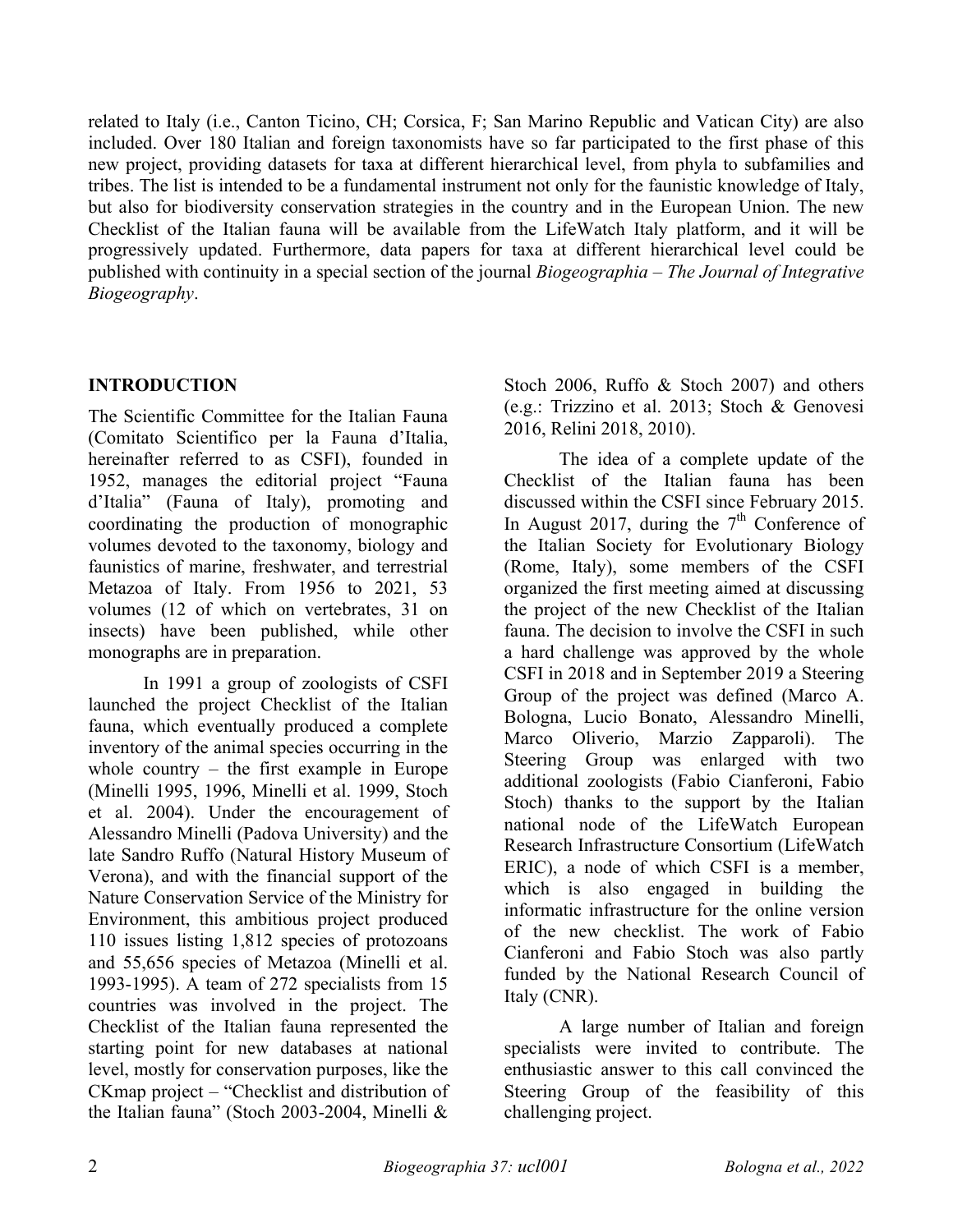The new Checklist of the Italian fauna aims to be a scientific, foundational contribution to update the knowledge on the animal diversity of Italy and a technical tool, the fundamental taxonomic backbone for any dataset employed in biodiversity conservation in Italy within the European Union.

The project's workplan is addressed at achieving two main different goals:

- (a) to produce the Checklist datasets of all metazoan taxa, with the structure described below; these datasets, will be accessible from the LifeWatch platform, and will be progressively updated with new records according to the specialists' availability and the progress of knowledge;
- (b) to publish data papers, each concerning one or more taxa, progressively published in a special section of *Biogeographia – The Journal of Integrative Biogeography*, titled *The new Checklist of the Italian Fauna*, each with a link to the relevant dataset(s) on the LifeWatch Italy platform.

The new Checklist of the Italian fauna will be available to all potential stakeholders, under a CC BY 4.0 license: specialists, students, amateurs, consultants, technicians, public administrators etc. The online material includes, for each taxon, the relevant metadata and the dynamic and updatable checklist. Data papers published in *Biogeographia* explain the methodology and structure of each list and include, as supplementary material, a summary file with the relevant species list of the checklist at the day of publication of the paper.

Funding for the new Checklist of the Italian fauna was obtained from the CSFI (which is financially supported also by Accademia Nazionale Italiana di Entomologia, and Unione Zoologica Italiana) and from LifeWatch Italy (which is financially supported by EU and National Research Council of Italy - CNR).

Up to now (February 2022), lists of different taxa for more than 27,600 species have been overall collected, and new lists are still being completed by other specialists and edited by the Steering Group. A total of more than 60,000 species of Metazoa is expected.

The current version of the new Checklist of the Italian fauna can be found online at https://www.lifewatchitaly.eu/en/initiatives/che cklist-fauna-italia-en/checklist/. The dataset, along with all its metadata based on the EML2.2.0 standard, are published on the LifeWatch Italy Data Portal (currently at https://dataportal.lifewatchitaly.eu/view/urn%3 Auuid%3Ac1f2ab37-61e4-48e9-b3a9- 15bdbf002f9d).

### **STRUCTURE OF THE NEW CHECKLIST**

The new Checklist of the Italian fauna includes all metazoan species known to occur in the wild in Italy. It will be continuously updated as new records are added or previous records are modified/deleted, and it is currently based on the last upload of each dataset on the LifeWatch Italy data Portal.

Each Checklist is organized in 62 fields. Taxa are ordered specifying phylum, class, order, family, and subfamily (if any). Authorship and year are specified for the names of each genus, subgenus (if any), species and subspecies (if any). Names are carefully checked for compliance with the International Code of Zoological Nomenclature (International Commission on Zoological Nomenclature 1999).

The structure of the new Checklist of the Italian fauna is simple, but somehow more detailed than in the first Checklist (Minelli et al. 1993-1995). Beside the taxonomic information, the following data are given for each species: a) endemic or alien status; b) for the non-marine animals, presence in each of the three macroregions (continental, peninsular and insular Italy, Fig. 1) and, optionally, in administrative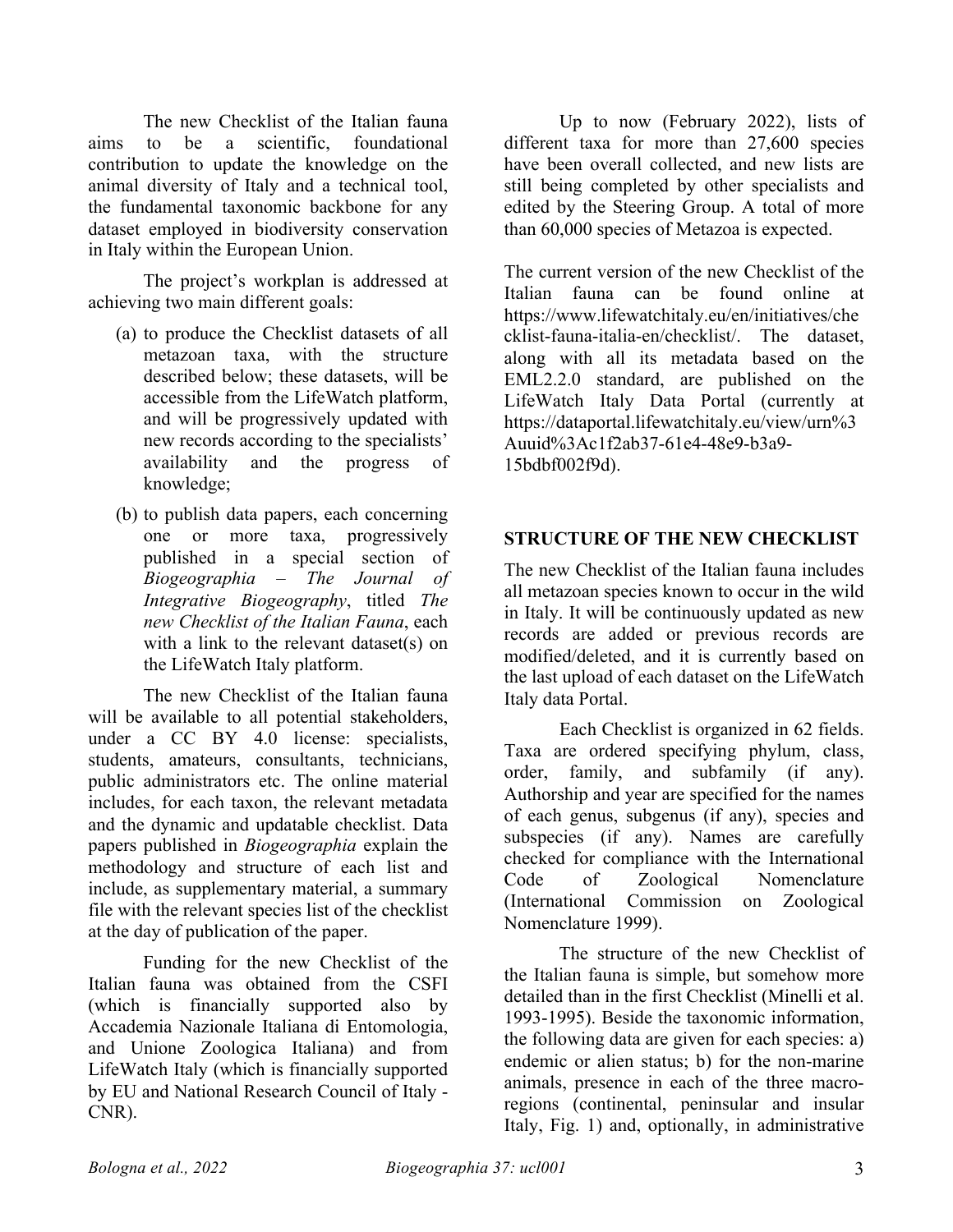regions (see point d); records from Sicily and Sardinia was kept mandatory, to allow an immediate comparison with the four Italian macro-regions used in the Checklist of Minelli et al. (1993-1995), i.e. North, South, Sicily, Sardinia; c) for the marine species, presence in each of the nine areas used in the checklist of the marine flora and fauna published by the Società Italiana di Biologia Marina (Relini 2008, 2010) and largely based on the biogeographic sectors identified by Bianchi (2004), including records from the Italian Economic Exclusive Zone (Fig. 1); d) for many taxa of terrestrial and freshwater animals, presence in each of the 20 Italian administrative regions, the Republic of San Marino and Vatican City; e) for many taxa, presence of the Italian species in Canton Ticino (Switzerland), Corsica (France) and Malta, all biogeographically related (but not politically belonging) to Italy; f) optional concise data on host species (for parasites) or breeding status (for birds); g) for many taxa, chorotype to which the individual species belong, as defined by Vigna Taglianti et al. (1992, 1999), amended for alien species with the area of origin; h) short taxonomic and distributional notes, if opportune, particularly when addressing comparisons with the previous checklist (Minelli et al. 1993-1995), and reference to relevant literature for species and subspecies of recent description or recorded in Italy after the publication of the previous checklists and its updates.

### **STRUCTURE OF THE DATA PAPERS**

Each data paper will be an independent contribution, with its DOI and its date of publication.

In each data paper, the description of the relevant dataset, with specific information relative to definitions and storage type for each of the 62 attribute fields of the dataset will be provided.



Figure 1. Geographical setting of the new Checklist of the Italian fauna. Terrestrial and freshwater sectors: **Canton Ticino** (*s.l.*, including Val Mesolcina, red); **N**, northern continental macro-region (gray); **S**, southern peninsular macroregion (white); island macro-region, divided in the previous checklist into **Sicily** (light green) and **Sardinia** (dark green); **Malta** (pink); **Corsica** (orange). Marine sectors, with the Italian Economic Exclusive Zone in blue: **1**, Ligurian Sea (*s.l.*); **2**, northern Tyrrhenian, including the sea around Corsica and Sardinia; **3**, southern Tyrrhenian, including the sea around northern and southern Sicily and Pantelleria Is.; **4**, Messina Strait; **5**, southern Mediterranean, including the sea around south-easternmost Sicily and the Pelagie Islands, and the continental shelf around Malta (turquoise); **6**, Ionian; **7**, southern Adriatic; **8**, mid-Adriatic; **9**, northern Adriatic.

The following minimal information is provided in the data papers (see each data paper for details):

Data set: *Object name*; *Characters encoding*; *Data set citation; Format name*; *Format version*; *Distribution (permanent link); Date of creation; Date of last revision; Date of publication; Update policy; Language; License of use; Metadata language; Metadata managers.*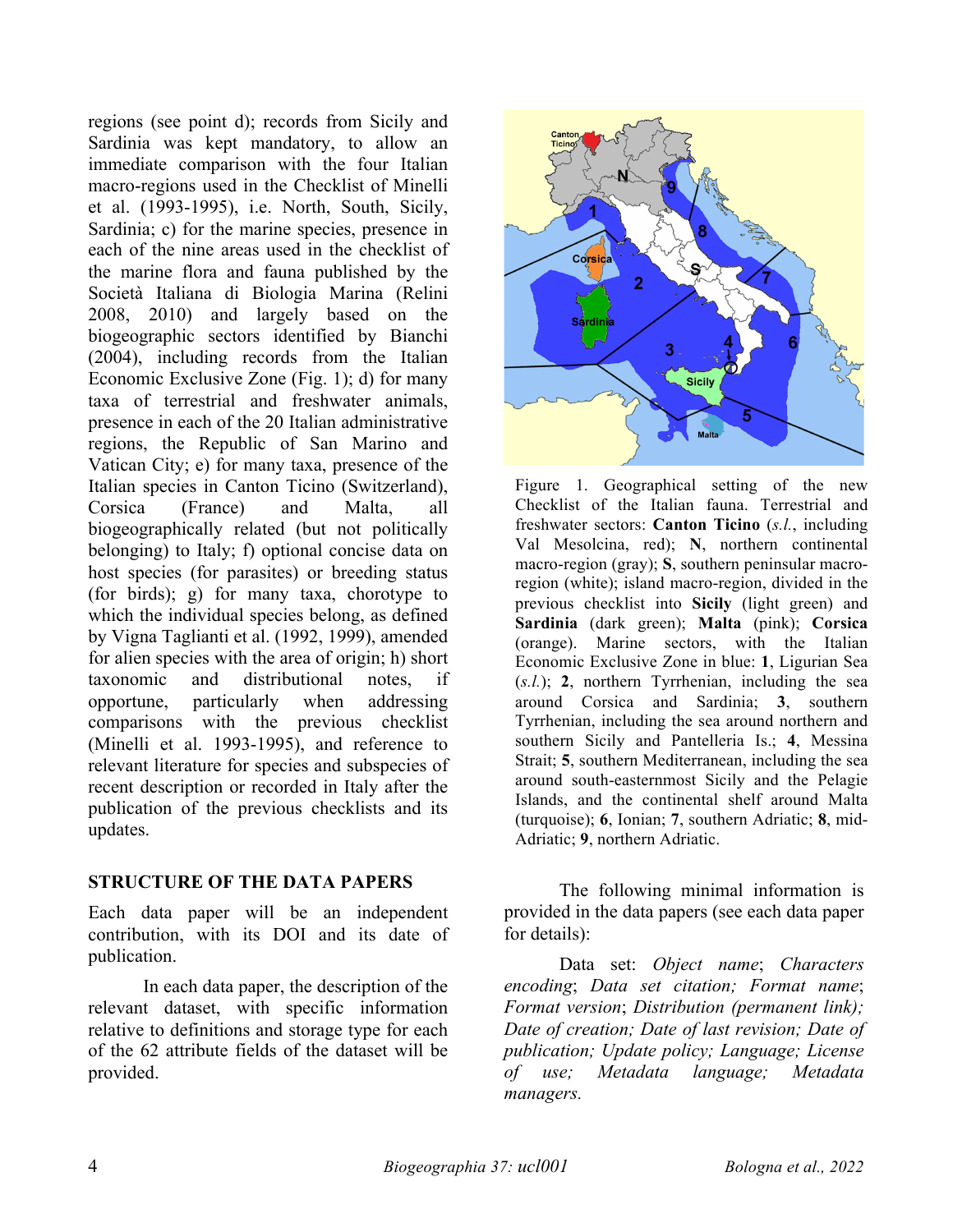Management details: *Project title; Database manager*; *Temporal coverage; Record basis; Funding grants*.

Geographic information: *General description*; *Geographic units; Bounding box; Sampling design; Habitat type; Biogeographic region; Countries; Quality control for geographic data*.

Literature records: *General description; Literature search methods; Literature list; Quality control for literature data*.

Taxonomic information: *General description; Taxonomic coverage; Taxonomic rank; Taxon specialists*; *Nomenclature; Taxonomic remarks; Quality control for taxonomic data*.

### **ACKNOWLEDGEMENTS**

Many thanks are due to all the taxonomists who collaborated or are still collaborating to the project of the new Checklist of the Italian fauna, providing species list and distributional data. Three reviewers provided useful comments on this ms. CSFI gratefully acknowledges LifeWatch Italy, Unione Zoologica Italiana, and Accademia Nazionale Italiana di Entomologia, financially supporting the project.

### **REFERENCES**

- Bianchi, C. N. (2004) Proposta di suddivisione dei mari italiani in settori biogeografici. Notiziario SIBM, 46, 57-59.
- International Commission on Zoological Nomenclature (1999) International Code of Zoological Nomenclature, fourth edition. The International Trust for Zoological Nomenclature, London. Available at: https://www.iczn.org/thecode/the-international-code-of-zoological-nomenclature/the-code-online/
- Minelli, A. (1995) La Checklist delle specie animali italiane. Atti dei Convegni Lincei, 118 (XII Giornata dell'Ambiente, convegno sul tema "La fauna italiana", Roma, 6 giugno 1994), 121-136.
- Minelli, A. (1996) La Checklist delle specie della fauna italiana. Un bilancio del progetto. Bollettino del Museo Civico di Storia Naturale di Verona, 20, 249-261.
- Minelli, A. & Stoch, F. (2007) The checklist of the Italian fauna. In: Ruffo, S. Stoch, F. eds. Checklist and distribution of the Italian fauna. 10,000 terrestrial and inland water species. Memorie del Museo Civico di Storia Naturale di Verona - 2. Serie Sezione Scienze della Vita, 17 (2006), 21-23.
- Minelli, A., Ruffo, S., & La Posta, S. (eds) (1993- 1995) Checklist delle specie della Fauna d'Italia. Ministero dell'Ambiente, Comitato Scientifico per la Fauna d'Italia. Calderini Editore.
- Minelli, A., Stoch, F., & Zoia, S. (1999) Aggiornamenti alla checklist delle specie della fauna italiana. I Contributo. Bollettino della Società Entomologica Italiana, 131, 269-278.
- Relini, G. (ed.) (2008) Checklist della Flora e della Fauna dei mari italiani (I parte). Biologia Marina Mediterranea, 15 (Suppl. 1), 1-457.
- Relini, G. (ed.) (2010) Checklist della Flora e della Fauna dei mari italiani (II parte). Biologia Marina Mediterranea, 17 (Suppl. 1), 1-517.
- Ruffo, S. & Stoch, F. eds (2007) Checklist and distribution of the Italian fauna. 10,000 terrestrial and inland water species. Memorie del Museo Civico di Storia Naturale di Verona - 2. Serie Sezione Scienze della Vita (2006) 17.
- Stoch, F. (ed.) (2003-2004) Checklist of the species of the Italian fauna. On-line version 2.0. https://www.faunaitalia.it/checklist/
- Stoch, F. & Genovesi, P. (2016) Manuali per il monitoraggio di specie e habitat di interesse comunitario (Direttiva 92/43/CEE) in Italia: specie animali. ISPRA, Serie Manuali e linee guida, 141/2016.
- Stoch, F., Minelli, A., Ruffo, S., La Posta, A., & Vigna Taglianti, A. (2004) Aggiornamenti alla Checklist delle specie della fauna italiana. Nuove norme. Bollettino della Società Entomologica Italiana, 136, 251-256.
- Trizzino, M., Audisio, P., Bisi, F., Bottacci, A., Campanaro, A, Carpaneto, G.M., Chiari, S., Hardersen, S., Mason, F., Nardi, G., Preatoni, D.G., Vigna Taglianti, A., Zauli, A., Zilli, A., &